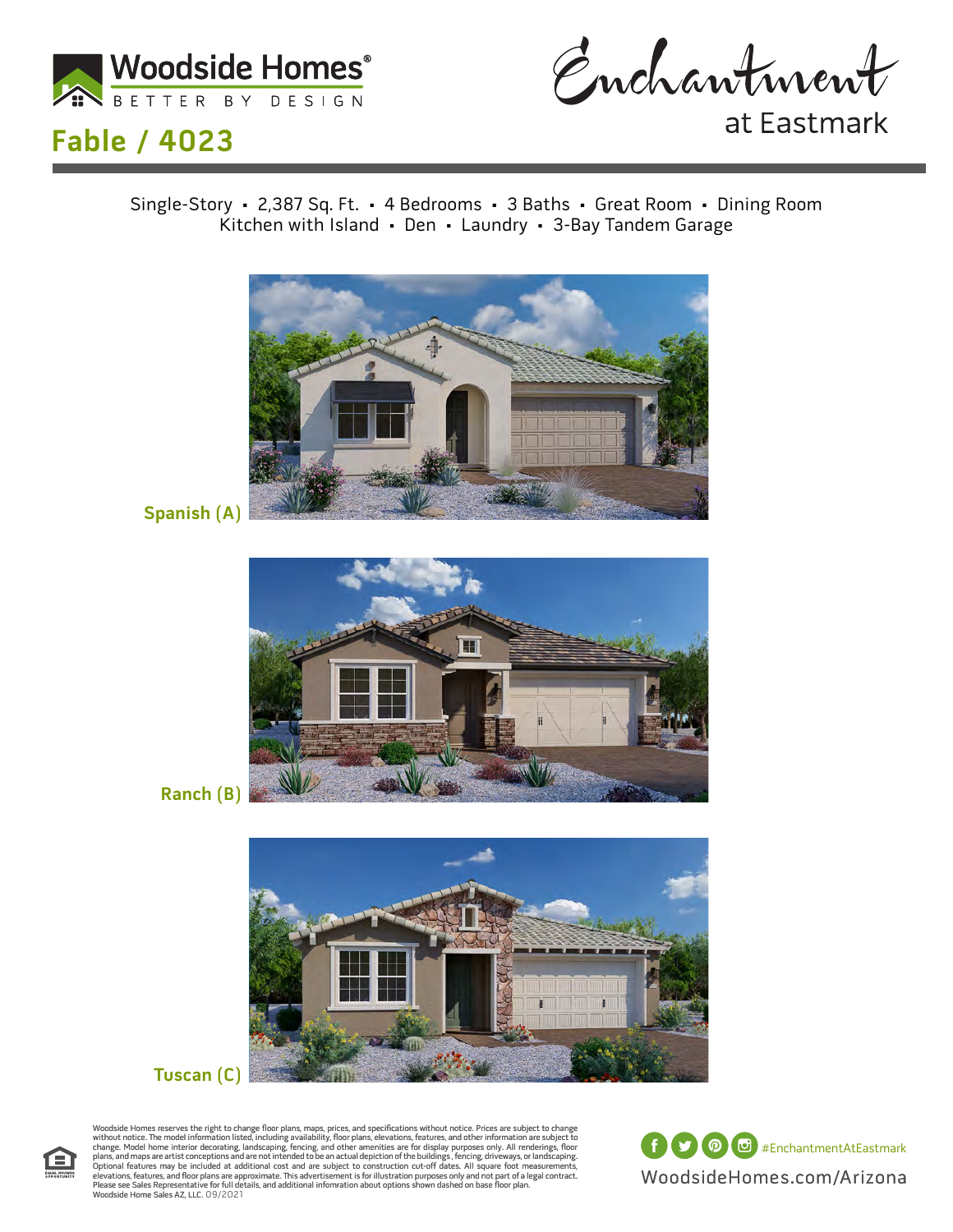

Enchantment

## **Fable / 4023**

at Eastmark



#### **FLOOR PLAN**



Woodside Homes reserves the right to change floor plans, maps, prices, and specifications without notice. Prices are subject to change without notice. The model information listed, including availability, floor plans, elev Please see Sales Representative for full details, and additional infomration about options shown dashed on base floor plan. Woodside Home Sales AZ, LLC. 09/2021

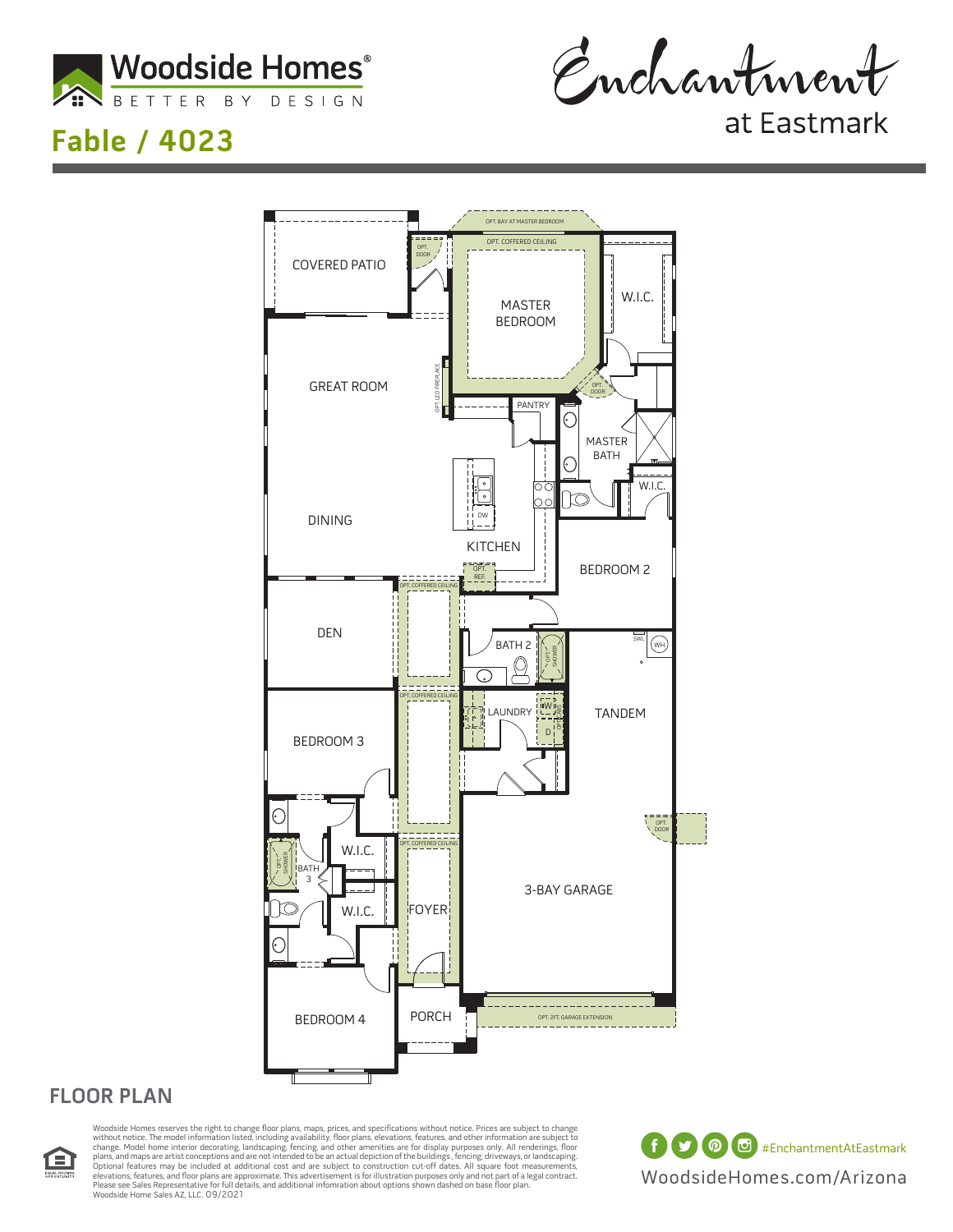

# **Fable / 4023**

**OPTIONS**

Enchantment

at Eastmark

### OPT. COFFERED CEILING MASTER MASTER  $\pm$ BEDROOM BEDROOM 2 PANTRY ∩ MASTER BATH BATH 2  $\overline{\phantom{a}}$  $\epsilon$ DW KITCHEN  $W.I.C.$ OPT. REF.  $$ n OPTIONAL MASTER BEDROOM 2 & MASTER BATH 2 ILO BEDROOM 2 STORAGE 3-BAY GARAGE FLEX

OPT. DOOR

OPTIONAL FLEX ROOM ILO BEDROOM 2 & TANDEM

W OPT. CABS

2-BAY GARAGE





Woodside Homes reserves the right to change floor plans, maps, prices, and specifications without notice. Prices are subject to change without notice. The model information listed, including availability, floor plans, elev Please see Sales Representative for full details, and additional infomration about options shown dashed on base floor plan. Woodside Home Sales AZ, LLC. 09/2021 mes reserves the rig<br>:e. The model inform



OPTIONAL BONUS/STORAGE ILO BEDROOM 2



OPTIONAL 4-BAY GARAGE ILO BEDROOM 2

WoodsideHomes.com/Arizona **f**  $\bullet$  **(0) d** #EnchantmentAtEastmark